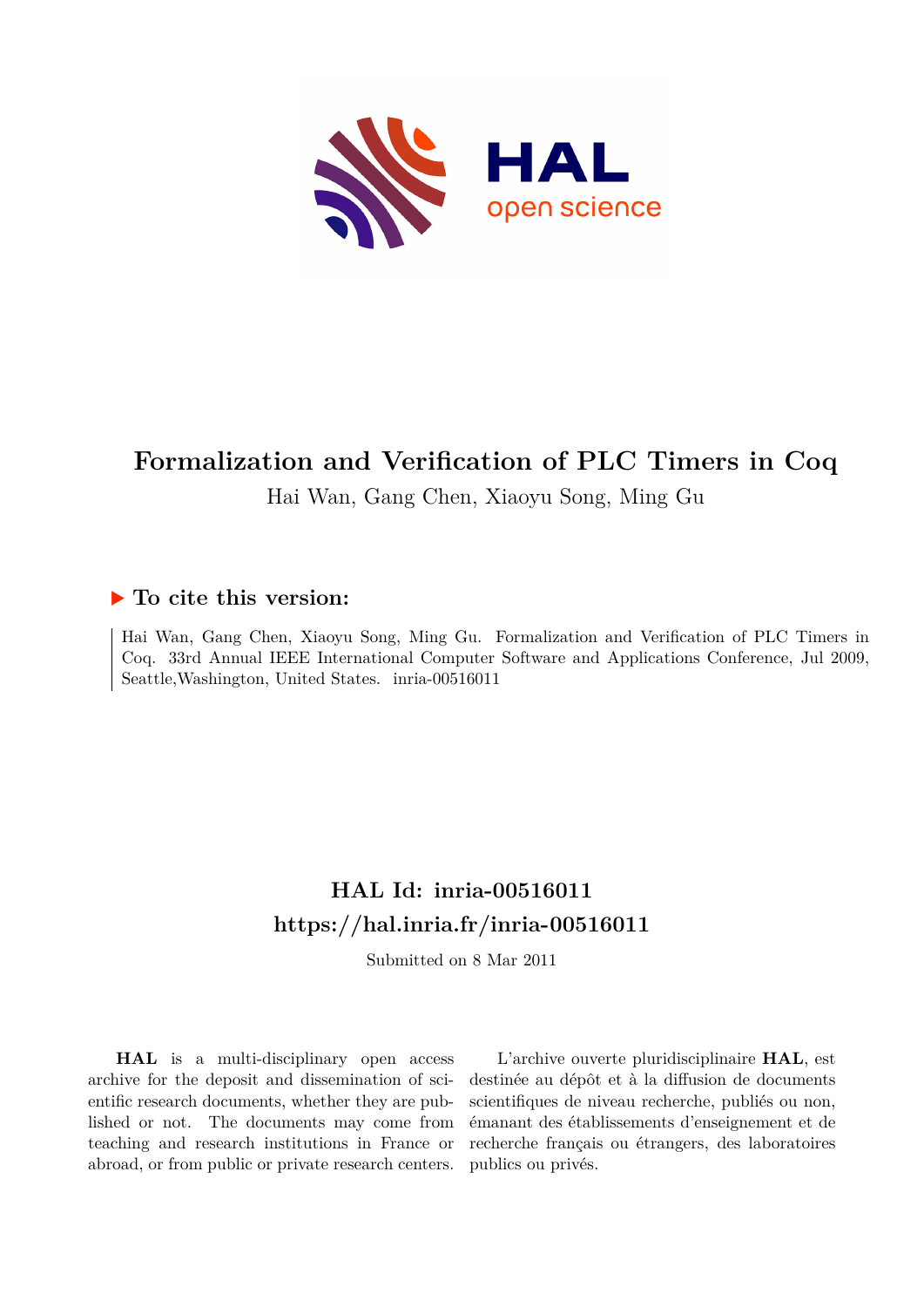### Formalization and Verification of PLC Timers in Coq

Hai Wan *Key Lab for ISS of MOE, School of Software, Tsinghua University, Beijing, China Email: wanh03 @mails.tsinghua.edu.cn*

Gang Chen *Lingcore Laboratory Portland, USA Email: gangchensh@gmail.com*

Xiaoyu Song *ECE Dept, Portland State University Portland, USA Email: songpisa@yahoo.com*

Ming Gu *Key Lab for ISS of MOE, School of Software, Tsinghua University Beijing, China Email: guming@tsinghua.edu.cn*

*Abstract*—Programmable logic controllers (PLCs) are widely used in embedded systems. A timer plays a pivotal role in PLC real-time applications. The paper presents a formalization of TON-timers of PLC programs in the theorem proving system Coq. The behavior of a timer is characterized by a set of axioms at an abstract level. PLC programs with timers are modeled in Coq. As a case study, the quiz machine problem with timer is investigated. Relevant timing properties of practical interests are proposed and proven in Coq. This work unveils the hardness of timer modeling in embedded systems. It is an attempt of formally proving the correctness of PLC programs with timer control.

#### *Keywords*-PLC; TON-Timer; Modeling; Coq

#### I. INTRODUCTION

Programmable logic controllers (PLCs) are widely used for safety critical applications in various industrial fields. The correctness and reliability of PLC programs are of great importance. The use of timers is one of the distinguished features of PLCs programs, since the notion of time is mainly introduced by timers in PLC systems. Hence, the main focus of this paper is the modeling and verification of PLC programs with timers.

Based on the operational semantics, in [1] PLC programs are translated into timed automata. They proposed two ways to model timers: one is to treat timers as symbolic function block calls and the other is to model timers as separate timed automata. Model checker UPPAAL is employed to verify the model. In [3], timed automata are used to model Sequential Function Chart programs. In their work, the use of timers is restricted – each step is associated with a timer and the timer is taken for guarding the transitions – in other words, timers are not used in a restricted form. A special automaton that orients real-time systems – PLC-automaton is developed to model the specifications of real-time applications. Structured Text programs can be automatically generated from PLC-automata [4]. They did not model PLC programs with timers, but use timers to implement PLCautomata. In [5] condition/event systems are adopted to model PLC programs. There is an assumption that timers can be started only at the beginning of the calculation phase. In [6], the Ladder Diagram programs are investigated and time is treated implicitly. Model checker SMV was used to verify the model. The methods mentioned above are all related to the model checking technologies.

Besides model checking, theorem proving is alsoemployed in verification of PLC Programs. In [7] the theorem system Isabelle/HOL was used to model and verify PLC programs. Modular verification method is adopted in the paper. They had a simple model of time, because they assumed that the current value increases monotonously and there is no reset action during this process. No explicit model of a timer was given. In [8], the synchronous language SIGNAL is used to model Structured Text and Function Block Diagram programs. They did not treat timer instructions.

This paper is an attempt of formally proving the correctness of PLC programs with timer control. The Coq [2] theorem prover is chosen as our formal verification tool. It allows problem specification, program formalization and property proving in a single working environment. A timed quiz machine problem is employed as the case study example.

Informally, the main properties under investigation are statements of the forms that, if a proper sequence of stimuli are received by the PLC program, then some expected outcomes will be observed. The problem becomes involved as the timer input depends on its output in previous cycle. By the nature of the TON timer, its input signals have to be kept stable during the timing period. That is, their values have to be constant between the start of timing process and the timeout point. However, the cyclic program structure does not make this property obvious. To make the proving process manageable without loss of generality, we will introduce three abstract axioms at an appropriate level to characterize

Hai Wan and Ming Gu are with the Tsinghua National Laboratory for Information Science and Technology (TNList), and School of Software, Tsinghua University, and the Key Laboratory for Information System Security, Ministry of Education, Beijing, China.

This work was supported in part by the Chinese National 973 Plan under grant No. 2004CB719400, the NSF of China under grants No. 60553002, 60635020 and 90718039.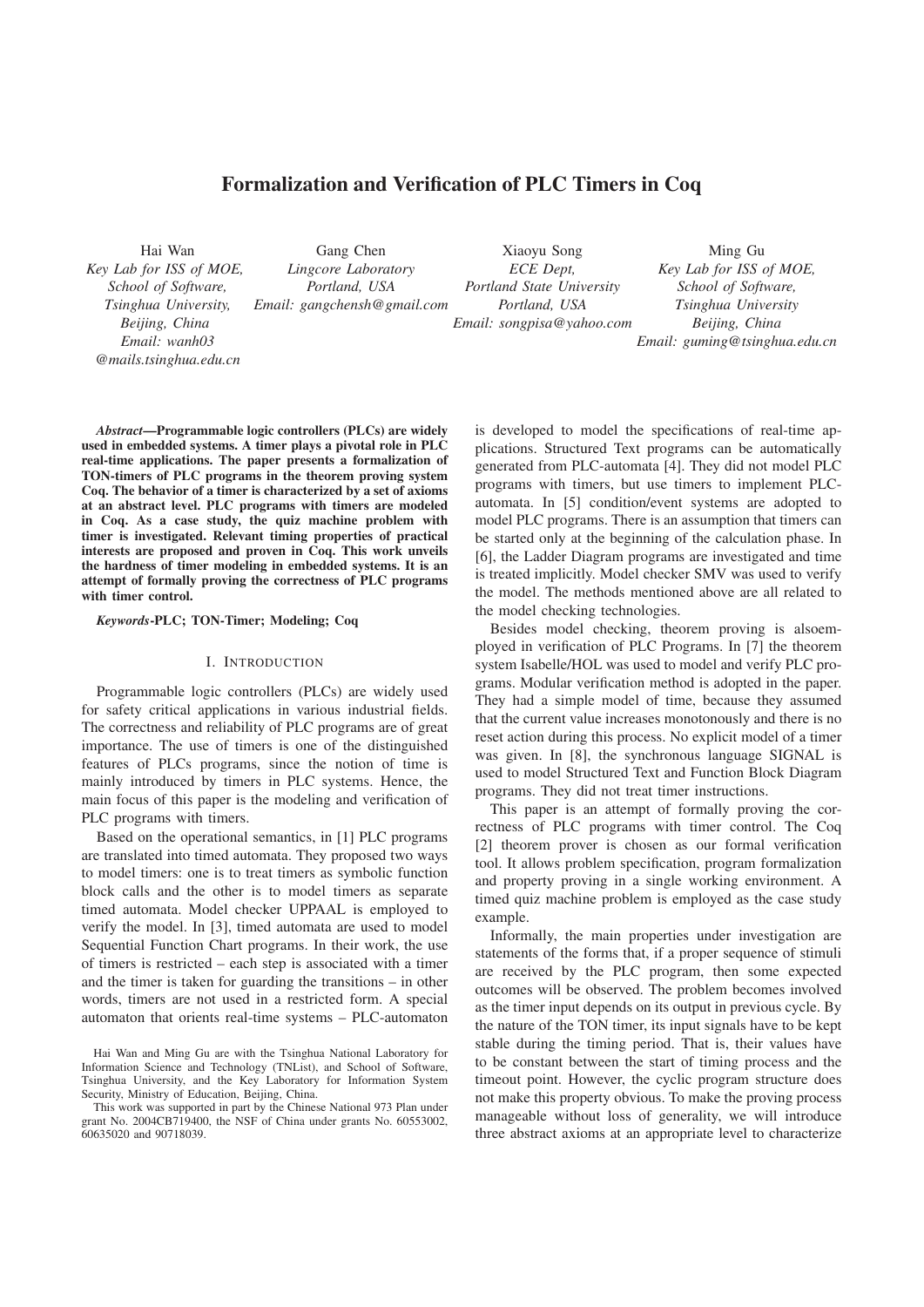the behavior of TON timer (see section IV for details).

As the first step in this formalization, we assume the existence of a function  $f$  which maps the start of each scan cycle to its time point. This function is abstract and it needs only to satisfy a monotonic requirement. Such an assumption allows us to establish the relation between scan cycles (see next section for the descriptions of PLC and the notion of scan cycle) and real time points without explicitly calculating the exact time period of each cycle. It should be noted that the adoption of this function relies on the programming practice that the timer output is sampled only once in the program. A subtle issue in this formal model is the selection of the starting and ending points of each scan cycle. In the PLC convention, a scan cycle starts with the input phase, followed by the execution phase and the output phase. As a result, the definition of the function  $f$ encounters many choices. It can map the start of the input phase to time, or map the start of the execution phase or the start of the output phase to time. Such a selection would give different interpretations to timer axioms and will influence the forms of system properties. A further discussion on this issue can be found in section IV-B and IV-E.

With the preparation given above, we can give an informal description on the axiomatic assumptions of TON timer:

- if the main input to the timer turns off, so does the timeout signal;
- if the preset timeout period is passed and that the main timer input has been kept ON during this period, then the timeout signal will turn on (or keep on) at next cycle;
- if the timeout signal will be turned on at next cycle, then the main input signal must have been kept on for a period larger than the preset timing period.

The precise description of these hypothesis is presented in section IV-E2. These assumptions characterize the global behavior of TON timer. They appear both reasonable and sufficient for the verification of most timer-related problems.

From this study, it made clear that formal PLC verification can benefit from Coq in many aspects. First, Coq gives us enough expressive power to model PLC programs with timers at any desired abstract level. A formal timer model, expressed in a set of Coq axioms or hypothesis, can abstract away the differences among timers with different resolutions. The abstraction facilitates the modeling and verification process. Second, Coq allows us to prove parameterized properties, which is a useful feature not directly supported by model checking. Third, it is easy to model objects by parameterized Coq modules so that specifications and proofs can be reused and scalable.

The rest of the paper is organized as follows. In the following section, we give a short introduction to PLC and its timers. A quiz machine example is described in Section III. The example is employed throughout the paper. In Section IV, we describe the method of modeling timers

in the theorem prover Coq in detail. Section V shows the complete model of the example program and outlines the proof. Finally, Section VI concludes the paper.

#### II. PROGRAMMABLE LOGIC CONTROLLER AND TIMERS

A PLC system typically consists of a CPU, a memory and input/output points through which the system communicates with its outside environment. The execution of a PLC program is an infinite loop in which each iteration is called scan cycle. Typically, each scan cycle can be divided into three phases:

- 1) Input phase during which PLC system reads the values of sensors and copies them into memory which forms a snapshot of the environment. These values do not change throughout the rest of the cycle. Input phase takes the same time in each scan cycle.
- 2) Calculation phase during which the PLC system executes the instructions and writes back the results into memory. At the beginning of each calculation phase, PLC system does some preparations, such as self-check and timer instructions (for the timers whose base is 10ms). The preparations take the same time.
- 3) Output phase during which PLC maps the results into actuators. Output phase takes the same time in each scan cycle.

There are five standard programming languages for PLC [9] among which the Ladder Diagram (LD) is the most widely used programming language. From now on, we concentrate on the LD language.

As an embedded system, the real-time aspect of PLC system is ensured by the use of timers.  $\frac{1}{1}$  There are mainly three kinds of timers in S7-200[10]: TON-timer, TONRtimer, and TOF-timer. In this paper, we focus on the TONtimers. The other two kinds of timers can be treated in a similar manner. A TON-timer has two input ports: IN that indicates whether the timer is enabled and PT that is the preset value of the timer. There are two output ports: one for the current value and the other for the timer bit. The characteristics of a TON-timer are informally described as follows:

- 1) A TON-timer counts time (i.e. increase its current value) when its IN is ON and it is updated.
- 2) A TON-timer's timer bit is OFF and its current value is set to zero when its IN is OFF.
- 3) If a TON-timer's current value is greater than or equal to its PT, its timer bit is ON.
- 4) A TON-timer continues counting after its PT is reached, and stops counting when the maximum value 32767 is reached.

<sup>1</sup>Since there are many different kinds of PLCs in the industry and the instructions used in these PLCs are different from each other, in order to ease the discussion, from now on, we focus on S7-200 which is a kind of PLC produced by the Siemens company. In some cases, time is ensured by the use of interruptions. We do not consider this case here.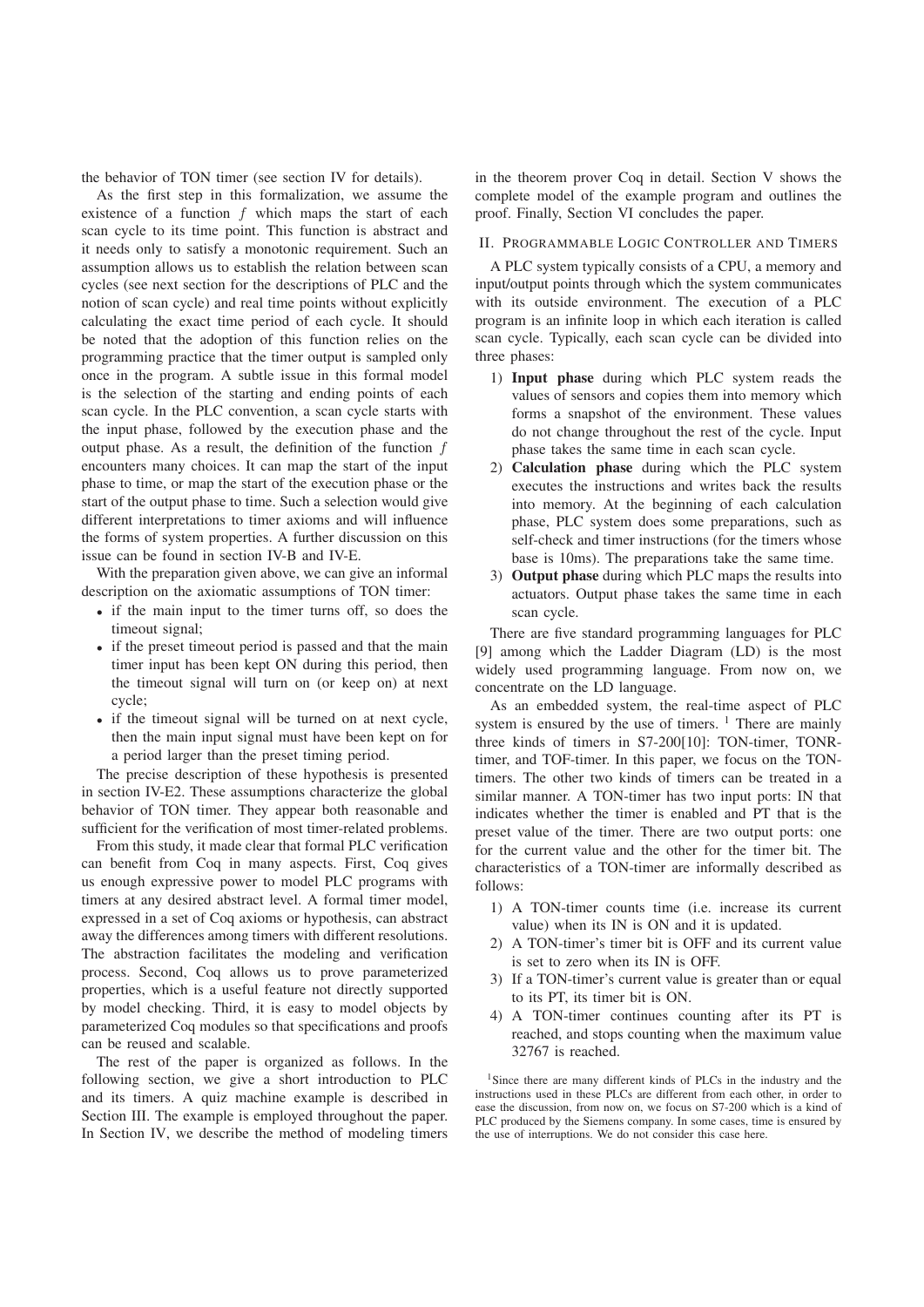

Figure 1. TON timer and its behivour

According to the user manual of S7-200, a TON-timer and its behavior are demonstrated in Fig.1.

A TON-timer has three resolutions: 1ms, 10ms, and 100ms. The behaviors of timers with different resolutions are different. For the timer with time base of 1ms, it updates every 1ms asynchronously to the scan cycle. In other words, the timer bit can be updated multiple times during one scan cycle. For the 10ms timer, it only updates at the beginning of each scan cycle. For the 100ms timer, its current value is updated only when the instruction is executed. The user manual emphasizes that, for the 100ms timer, its instruction should be executed one and only one time during each cycle.

In section IV-E, we propose a set of axioms to model the behavior of a TON-timer. This axiom set appears sufficient for proving many properties of practical interests.

#### III. AN ILLUSTRATIVE EXAMPLE

In this section, we show a quiz machine problem as an illustrative example to explain some basic notions of LD language, control flow graph of program, and the modeling process of TON-timers.

A quiz machine is an equipment used in a contest which involves a host and several players. The host uses his buttons to start and reset a contest. Every player controls his button which is associated with a light. The button is used for the player to vie to answer and the light is used to indicate that the corresponding player has the chance to answer. After the host starts a contest, the first player who presses his button within the predefined time will turn on an associated light. If more than one players press the buttons at the same time, the machine should inform the host to restart another contest. If during the predefined time there is no one pressing the button, the machine should inform the host that time is out and keep all players' lights off even if some of them press their buttons. The ladder diagram implementation of quiz machine with three players and a predefined time of 3 seconds are shown in Fig.2.

As shown in Fig.2, a LD program consists of a set of rungs. There are 10 rungs in the example program. Each rung can be seen as a connection between logical checkers

(contacts or relays) and actuators (coils). There are two kinds of relays: normally open contact (-| |-) and normally closed contact  $(-|/|-)$ . Each relay or coil is associated with a bit which can be 0 or 1. For example, the first rung contains three relays (which are associated with bits  $m_1$ ,  $i_1$  and  $i_0$  respectively) and one coil (associated with bit  $m_1$ ). Normally, each rung has only one coil. If a path can be traced between the left side of the rung and the coil, through ON relays, the rung is true and the bit of output coil is 1. A normally open relay is ON iff its bit is 1. A normally closed relay is ON iff its bit is 0. Intuitively, each rung can be understood as a assignment consists of the bits in the rung. For example, the first rung can be expressed by  $m_1 = (i_0 \wedge m_1) \vee \neg i_1.$ 

In the program, the start and reset buttons are associated with  $i_0$  and  $i_1$  respectively (i.e. if start button is pressed then  $i_0$  is 1). The buttons for players are  $i_2$ ,  $i_3$  and  $i_4$ .  $o_1$ ,  $o_2$ , and  $o_3$  are used to control the corresponding lights  $l_1$ ,  $l_2$ , and  $l_3$ , respectively.  $o_0$  denotes whether the time is out. The system's inner states consist of five bits: from  $m_1$  to  $m_5$ .  $m_1$ indicates whether the contest begins. TON-timer  $t_1$  counts when  $m_1$  is 1 and is used to record the escaped time after the host presses start button. The timer bit of  $t_1$  is 1 when the escaped time extends the predefined timeout.  $m_2$ ,  $m_3$  and  $m_4$  denote whether play<sub>1</sub>, play<sub>2</sub> or play<sub>3</sub> first presses his button respectively.  $m<sub>5</sub>$  represents whether there is a player that presses his button within the predefined timeout.

Three time related program properties should be satisfied. The host presses the reset button and, after a while, he presses the start button. Between the time he presses the start button and the timeout:

- if there is only one who first press his button, the corresponding light will turn on and the other lights stay off;
- if at least two players first press their buttons at the same, their lights will be turned on and the other lights stay off;
- if no one presses the button, the light indicating timeout will turn on and the other lights stay off.

#### IV. MODELING PLC PROGRAMS WITH TIMERS

Following the criteria proposed in [11], we show our method of modeling PLC programs with timers in three steps:

- 1) programming language fragments that are used and assumptions and constraints of the PLC programs; we also propose a preprocess that makes PLC programs satisfy the constraints.
- 2) how to model the cyclic operation mode;
- 3) how to model the timer.

We first introduce the control flow graph and its associated table which give us a formal base for the description and verification of constraints.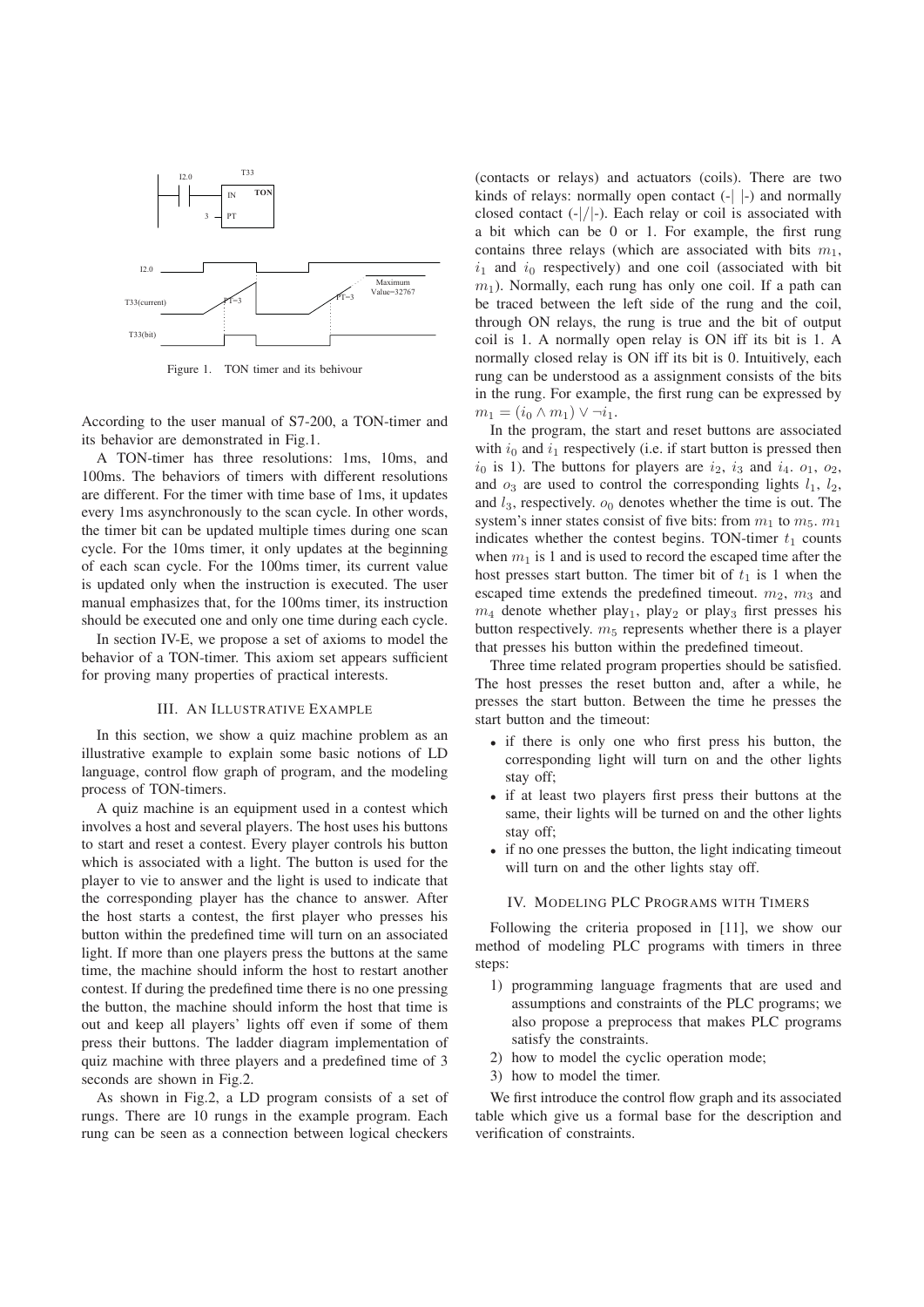

Figure 2. The Ladder Diagram of Quiz Mechine

#### *A. Control Flow Graph of PLC Programs*

The structure of a PLC program can be described by a control flow graph (CFG). As an example, the CFG of the quiz program is shown in Fig.3. There is a special node  $N_0$ that represents the preparation phase at the beginning of the calculation phase. Every program's CFG has such a node, since every scan cycle contains a preparation phase. Each of the rest nodes denotes a rung in the program. Since there is no loop and case constructs in the program, the CFG is a simple cycle (note the cyclic behavior of PLC systems). Every node i is associated with three sets:  $ref_i$ ,  $def_i$ , and  $times_i$ , where  $ref_i$  is the set of variables node i refers to,  $def_i$  is the set of variables node i defines and  $times_i$  is the set of all possible time spans used to reach node  $i$  from the beginning of the calculation phase. Intuitively,  $ref_i$  is the set of variables used in the right hand side of the assignment related to rung<sub>i</sub>, while  $def_i$  is that appear in the left hand side of the assignment. Since each rung has only one coin, the cardinality of  $def_i$  is always one. Tab.I shows the sets for each node. The superscript i of each variable in the  $ref_i$ means the variable is defined at node *i*. For instance,  $m_1^1$ in  $ref_2$  means  $m_1$  used at node 2 is defined at node 1. We assume the executions of each rung cost the same time which is 3ms.2 CFG and the table form a formal representation of a PLC program's structure.

The timer bits are special variables in PLC. Comparing to other variables, their values can change multiple times without explicit assignments. If 1ms TON-timer is chosen for the program in Fig.2, we need to add  $t_1$  to every  $def_i$  – since it can update asynchronously to the scan cycle – and make some modifications to  $t_1^*$  in each  $ref_i$ . The result table





Figure 3. The CFG of the quiz machine program

Table I  $refs$  and  $defs$  for the CFG of quiz machine

| Node No. | ref                                   | def            | times      |
|----------|---------------------------------------|----------------|------------|
|          |                                       |                | ${0ms}$    |
|          | $\{i_0, i_1, m_1^1\}$                 | $\{m_1\}$      | $\{3ms\}$  |
| 2        | $\{m_1^1\}$                           | $\{t_1\}$      | $\{6ms\}$  |
| 3        | $\{t_1^2, i_2, m_5^6, m_1^1, m_2^3\}$ | $\{m_2\}$      | ${9ms}$    |
| 4        | $t_1^2, i_3, m_5^6, m_1^1, m_3^4$     | $m_3$          | ${12ms}$   |
| 5        | $\{t^2_1, i_4, m^6_5, m^1_1, m^5_4\}$ | $ m_4 $        | $\{15ms\}$ |
| 6        | $\{m_1^1,m_2^3,m_3^4,m_4^5,m_5^6\}$   | $\{m_5\}$      | ${18ms}$   |
|          | m                                     | $\{o_1\}$      | $\{21ms\}$ |
| 8        | m                                     | 02             | {24ms}     |
| 9        | $m_{\lambda}^{\circ}$                 | 03             | 27ms       |
| 10       | $m_{\tilde{\tau}}$                    | O <sub>0</sub> | $\{30ms\}$ |

is shown in Tab.II.

#### *B. Assumptions and Constraints*

We articulate the assumptions and constraints below and explain how to modify the program that does not meet these properties to make them satisfy these properties:

- 1) The executions of the same instruction take the same time.
- 2) There is no loop in one scan cycle, i.e. if we remove  $N_0$ , the resulted CFG is an acyclic graph.
- 3) During one scan cycle, the values of a TON-timer used by several instructions are the same. This can be stated formally as  $\forall n_1 \; n_2 \; n_3 \; n_4 : Nodes, t : Times : t^{n_3} \in$  $ref_{n_1} \vee t^{n_4} \in ref_{n_2} \rightarrow n_3 = n_4$ . If the program does not satisfy the constraint, this could cause unfair treatment to players in the quiz competition. Given a program does not satisfy the constraint, the following modifications should be made to the program:
	- 1ms TON-timer. For each 1ms TON-timer  $t$ , a new variable  $m$  is introduced and a new rung

Table II  $refs$  and  $defs$  for the CFG of quiz machine with  $1ms$ TON-TIMER

| Node No. | re f                                              | de f           | times     |
|----------|---------------------------------------------------|----------------|-----------|
|          |                                                   | $\{t_1\}$      | $\{0ms\}$ |
|          | $\{i_0, i_1, m_1^1\}$                             | $\{m_1, t_1\}$ | $\{3ms\}$ |
| 2        | $\{m_1^{\perp}\}\$                                | $\{t_1\}$      | $\{6ms\}$ |
| 3        | $\{t_1^2, i_2, m_5^6, m_1^1, m_2^3\}$             | $\{m_2, t_1\}$ | {9ms}     |
| 4        | $\{t_1^3, i_3, m_5^6, m_1^1\}$<br>$\cdot$ , $m$ . | $\{m_3, t_1\}$ | 12ms      |
| 5        | $t_1^4, i_4, m_5^6, m_1^1, m_4^5$                 | $\{m_4, t_1\}$ | 15ms      |
| 6        | $\{m_1^1,m_2^3,m_3^4,m_4^5,m_5^6\}$               | $\{m_5, t_1\}$ | ${18ms}$  |
|          | $m_{\tilde{c}}$                                   | $\{o_1, t_1\}$ | 21ms      |
| 8        | m                                                 | $\{o_2, t_1\}$ | 24ms      |
| 9        | $m_i^5$                                           | $\{o_3, t_1\}$ | 27ms      |
| 10       | $m_{\tilde{z}}$                                   | $\{o_0, t_1\}$ | 30ms      |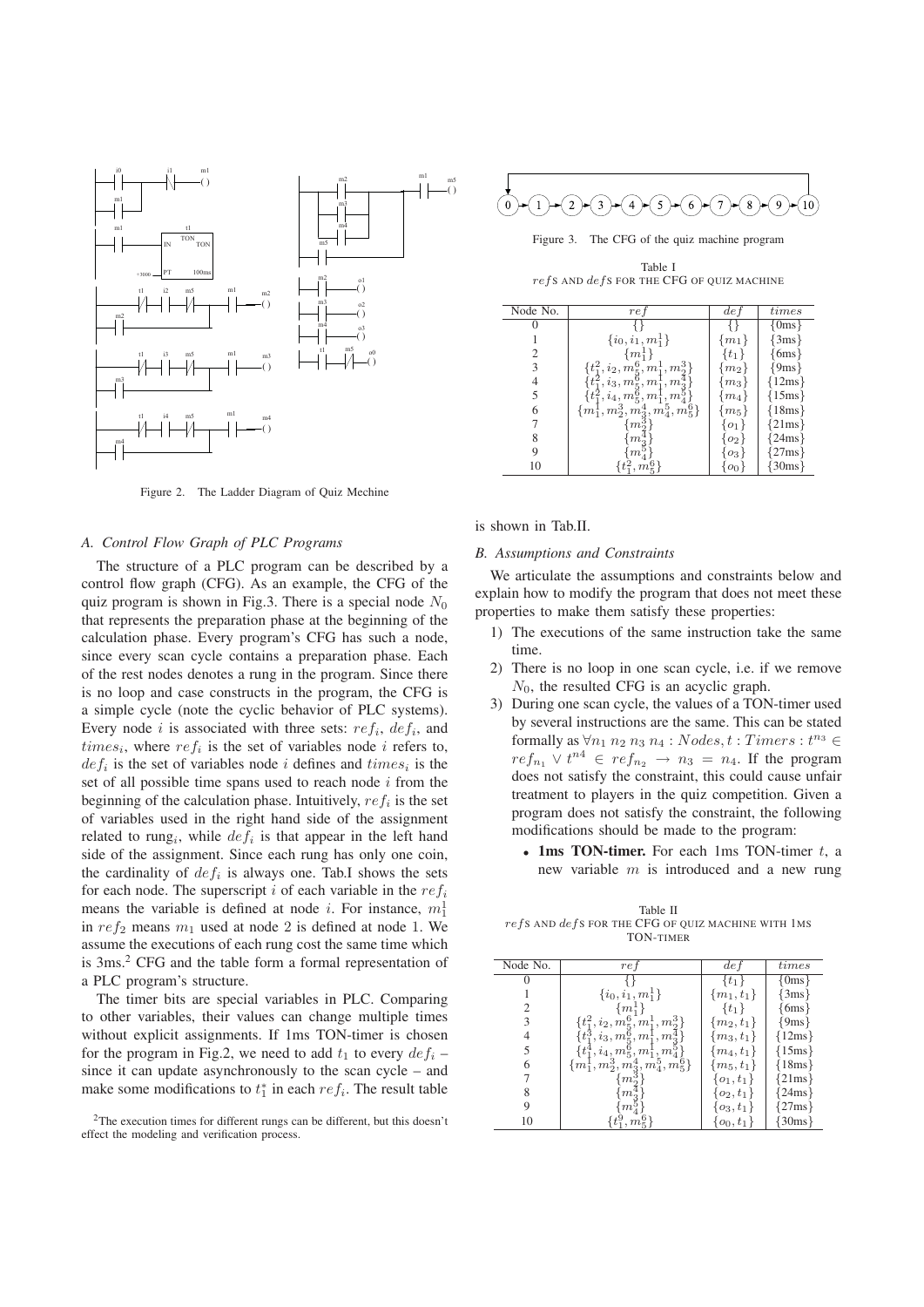Table III  $refs$  and  $defs$  for the CFG of modified quiz machine with  $1ms$ TON-TIMER

| Node No. | ref                                                                                                                 | de <sub>f</sub> | times             |
|----------|---------------------------------------------------------------------------------------------------------------------|-----------------|-------------------|
|          |                                                                                                                     | $\{t_1\}$       | $\{0ms\}$         |
|          | $\{i_0, i_1, m_1^1\}$                                                                                               | $\{m_1, t_1\}$  | $\{3ms\}$         |
| 2        | $\{m_1^{\perp}\}$                                                                                                   | $\{t_1\}$       | $\{6ms\}$         |
| 3        | $\{t^2\}$                                                                                                           | $\{m_6\}$       | $\{9ms\}$         |
| 4        | $\{m^3_6, i_2, m^6_5, m^1_1, m^3_2\} \{m^3_6, i_3, m^6_5, m^1_1, m^4_3\} \{m^3_6, i_4, m^6_5, m^1_{12}, m^0_{42}\}$ | $\{m_2, t_1\}$  | $\{12ms\}$        |
| 5        |                                                                                                                     | $\{m_3, t_1\}$  | $\{15ms\}$        |
| 6        |                                                                                                                     | $\{m_4, t_1\}$  | $\{18\text{ms}\}$ |
|          | $\{m_1^1, m_2^3, m_3^4, m_4^5, m_5^6\}$                                                                             | $\{m_5, t_1\}$  | ${21ms}$          |
| 8        | m                                                                                                                   | $\{o_1, t_1\}$  | ${24ms}$          |
| 9        | $m^{\circ}$                                                                                                         | $\{o_2, t_1\}$  | $\{27ms\}$        |
| 10       | m                                                                                                                   | $\{o_3, t_1\}$  | {30ms}            |
| 11       | $\{m^3_6, m^6_5\}$                                                                                                  | $\{o_0,t_1\}$   | {33ms}            |

"| − − | t | − − (m)" is inserted before the first reference to  $t$ . All the references to  $t$  are replaced by the references of m. For example, if 1ms TONtimer is used in the program shown in Fig.2, the program does not satisfy this constraint for the values used at node 3 and 4 are different i.e. in Tab.II the superscripts of  $t_1$  at nodes 3 and 4 are different. The table of the program after modification is shown in Tab.III from which it can be verified that the program holds the constraint.

- 10ms and 100ms TON-timers. No modification is needed.
- 4) For each node  $i$  in CFG that defines a timer, i.e. the timer is in  $def_i$ , and referred by other nodes in the same cycle, the cardinality of  $times_i$  is 1. In other words, for such node there is one and only one path to reach it. This constraint ensures that the time intervals used to reach the same timer instruction from the beginning of the scan cycle are the same.
- 5) Each relay can be set value at most once per scan cycle. Modifications described in [8] can be made to programs that do not satisfy this constraint.

All the constraints can be verified based on the CFG and its associated table. It can be verified that the program corresponding to Tab.I and Tab.III satisfy all the above constraints. We will discuss the reason why we have these assumptions and constraints in the following sections.

#### *C. Cyclic Behavior, Relays and Time*

According to [11], there are four ways to model scan cycle: models without scan cycle, models with explicit scan cycle, models with implicit scan cycle, and models abstracted from scan cycle. Our model belongs to the third kind. Models with implicit scan cycle can be simply understood as the modeling of cyclical behavior, but the duration of each scan cycle is not considered. The reasons why we chose this are as follows:

• In practice, the duration of each scan cycle and the execution time of each instruction are not of great

importance. What we concern is only the summation of durations of several adjacent scan cycles.

• We want to get a simpler model. If we take into account the execution time of each instruction, several auxiliary notations need to be added into the model. Though it could make our model more precise, it makes the model more complex and the reasoning more difficult which is not necessary.

In PLC, relays are used to store input, internal and output values. The modeling of scan cycle is represented by the modeling of relays. We define a variable Cycle as the total number of scan cycles from the start of the program.

Definition Cycle := nat.

After the definition of scan cycle, there are three things to do: 1) define the value of each relay at each scan cycle; 2) attach time to each scan cycle; 3) determine the interpretation location of the value and time for each scan cycle.

*1) Values of Relays:* The values (i.e. ON and OFF) of relays change according to the cycles. In other words, they are functions from Cycle to Boolean:

```
Definition Var := Cycle -> bool.
```
Since Coq is a system based on intuitive logic, the results of logic computation are in the sort  $Prop$ . In order to facilitate the proof process, we use the following definition instead:

Definition Var := Cycle -> Prop.

For example, given a relay  $r$  of type  $Var$  and a cycle  $i$ ,  $r(pred i)$  and  $(r i)$  are used to denote the values of relay r at  $(i - 1)$ -th cycle and *i*-th cycle, respectively.

*2) Time:* Time is defined by natural number:

Definition Time := nat.

Function  $f$  associates each scan cycle with a time:

Variable f : Cycle -> Time.

Function f should satisfy the monotonic property which means that the time attached to scan cycles increases strictly:

Hypothesis f\_monotonic:forall c,  $f c < f$  (S c).

*3) Interpretations of Values and Times:* The value of a relay and time at a cycle can have several interpretations. For instance, given a relay  $r$ , the values of  $r$  along the execution of PLC program form an infinite trace which is illustrated in Fig.4. This trace alternates the I/O phase and calculation phase infinitely. The inner values of  $r$  during the calculation phase is not of concern here. Intuitively, in Fig.4 the first point represents the value of  $r$  at the beginning of the I/O phase of cycle 0, the second point represents the value of  $r$  at the beginning of the calculation phase of cycle 0, and so on. Thus,  $(r\ 0)$  can have at least three different interpretations depending on whether the value is sampled at  $a, b$  or  $c$ . If  $b$  is chosen, abstract trace A is extracted from the concrete trace. In case of  $c$ , abstract trace  $B$  is obtained. An abstract trace is a division of the concrete trace. Different abstract traces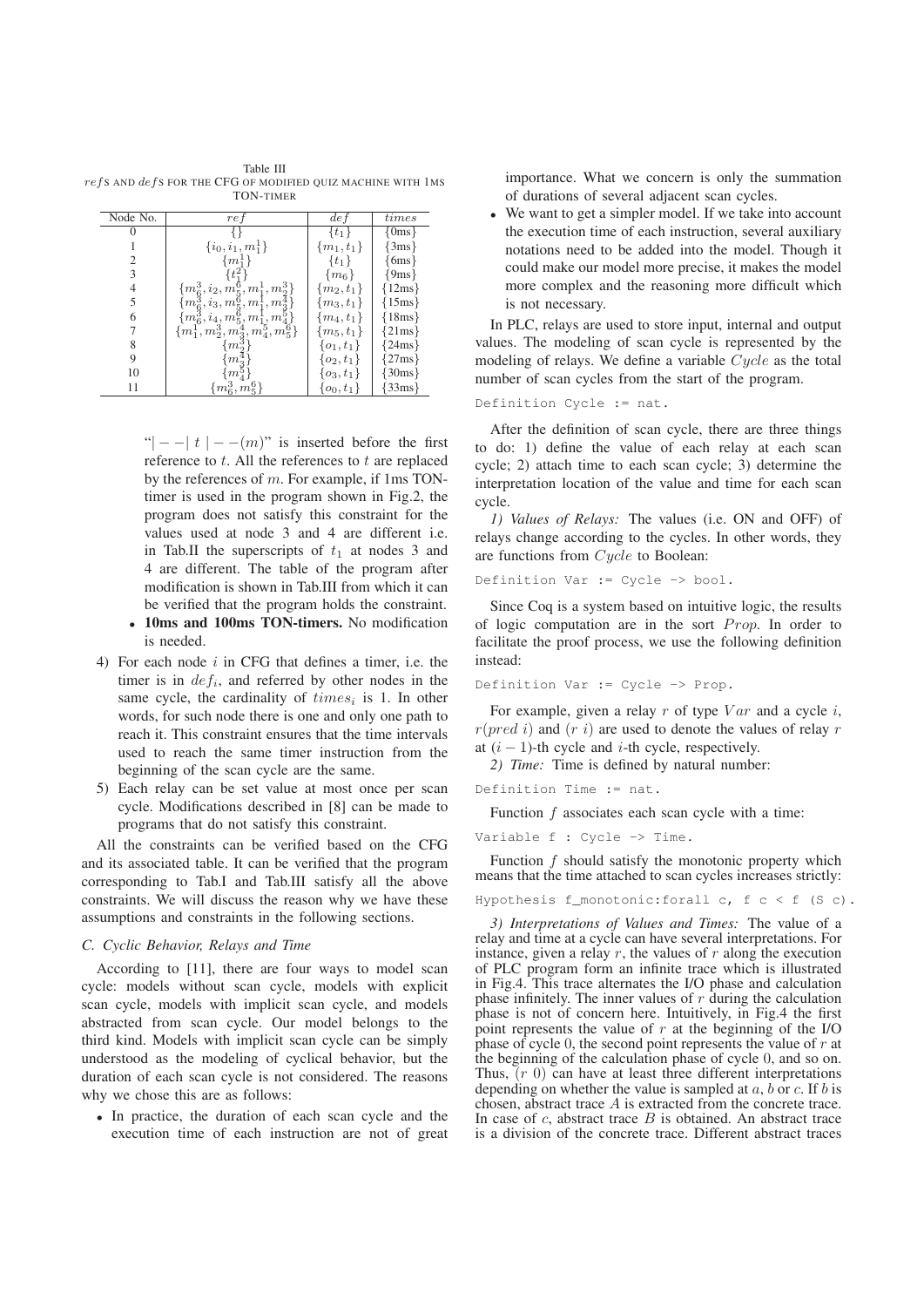

Figure 4. Different interpretations of value at a cycle

separate the I/O phases and calculation phases differently. For trace  $B$ , an I/O phase and its following calculation phase belong to the same abstract cycle which is similar to the standard understanding of scan cycle. For trace A, a calculation phase and its following I/O phase belong to the same abstract cycle. Based on different abstract trace, different abstract models can be obtained. For example, two models can be built for the first rung in Fig.2:

```
% abstract model A
Variables i0 i1 m1 : Var.
Hypothesis h_m1 : forall c, m1 c =
 ((i0 (pred c)\)/ml (pred c))/\^i1(pred c)).
% abstract model B
Variables i0 i1 m1 : Var.
Hypothesis h_m1 : forall c, m1 c =
 ((i0 c \sqrt{ml (pred c)}) / \sqrt{il c}).
```
In the first model, since the calculation of  $m_1$ 's value at cycle c is based on the values of  $i_0$  and  $i_1$  at the previous cycle,  $i_0$  (pred c) and  $i_1$  (pred c) are used. In the second model, the calculation of  $m_1$  uses the values of  $i_0$  and  $i_1$  at the current cycle, so  $i_0$  c and  $i_1$  c are used.

The discussion about the interpretations of time is similar to that of relay values. This will be discussed in detail in section IV-E.

#### *D. Rungs and Their Execution Order*

Every rung is modeled by a hypothesis in Coq. The execution order of instructions in a PLC program should be reflected by the model. According to the cyclic behavior of PLC and the execution order of instructions, for each node i, its  $ref_i$  can be divided into two disjoint subsets:  $ref_i^c$  and  $ref_i^b$ , where  $ref_i^c$  stands for the set of variables whose values at the current scan cycle are used for the execution of i and  $ref_i^p$  stands for the set of variables whose values of the previous scan cycle are used for the execution of  $i$ . Let us take the sixth rung in Fig.2 for example,  $ref_6^c = \{m_1, m_2, m_3, m_4\}$  and  $ref_6^p = \{m_5\}$ . For any cycle c,  $v^c \in ref_6^c$  and  $v^p \in ref_6^{p^r}$  ( $v^c$  c) and  $(v^{p} (pred c))$  are used to calculate  $m_5$ . Hence, we have the following Coq codes for the sixth rung:

```
Hypothesis h_m5 : forall c, m5 c =((\text{m2 } c)/\text{m3 } c)/\text{m4 } c) (pred c))/\m1 c).
```
#### *E. TON-Timer*

As mentioned in section IV-C, based on different abstractions we have different models for TON-timers. We first give the assumption about the preset time of  $t_1$ , then choose an interpretation location, finally build a model for  $t_1$ .

*1) Assumptions about Time:* Based on the above notations, definitions of timer bit and preset time of the TONtimer are given as follows  $(t_1)$  is used to denote the timer bit and  $t_1$  PT of type Time denotes the preset time):

Variable t1:Var. Variable t1\_PT:Time.

In practice, the preset time of  $t_1$  must be greater than time span of any adjacent scan cycles:

Hypothesis f\_TLTCI : forall c,  $f(S c) - f c < t1_PT$ .

*2) The Interpretation Location:* The concrete trace of quiz machine is shown in Fig.5. We concern the inner values in the calculation phase here. We have several different interpretation locations. Here we choose location a. The abstract trace is the line below. The model of TON-timer  $t_1$  is represented by three axioms:

```
Axiom h_t1_reset : forall c, \tilde{m} m1 c -> \tilde{m} t1 c.
Axiom h_t1_set :
 forall c1 c2, t1_PT<=f(pred c2)-f(pred c1)->
 being_true m1 c1 c2 -> t1 c2.
Axiom h_t1_true :
 forall c2, t1 c2->exists c1,
 t1<sup>PT <= f(pred c2) - f (pred c1) /\</sup>
 being_true m1 c1 c2.
```
Axiom  $h_t$   $t_1$  reset reflects the second characteristic of TON-timer.

The references to the same cycle  $c$  in " $m_1$   $c$ " and " $t_1$  c" show the fact that the value of  $m_1$  affects the value of  $t_1$  in the same cycle. The meaning of the second axiom can be explained using Fig.5. Suppose in the abstract trace the time span from  $(pred c_1)$  to  $(pred c_2)$ is greater than or equal to  $t_1$   $PT$  (which is presented by " $t_1$  PT  $\leq$  f (pred c<sub>2</sub>) – f (pred c<sub>1</sub>)") and m<sub>1</sub> is ON between  $c_1$  and  $c_2$  (which is expressed by the predicate "being true  $m_1$   $c_1$   $c_2$ "). Hence in the concrete trace the time span between a and e is greater than or equal to  $t_1$   $PT$ . Because of the fifth constraint mentioned in section IV-B, the time span between  $a$  and  $b$  is equal to the time span between  $e$  and  $f$ . Finally we have that the time span between b and f is greater than or equal to  $t_1$   $PT$ . Note that  $rung_2$ contains the timer instruction. Together with the fact that  $m_1$  stays ON from b to g, we have that  $t_1$  is ON at g in the concrete trace, in other words  $t_1$  is ON at cycle  $c2$  in the abstract trace, which is the conclusion of the second axiom. The third axiom can be understood in a similar manner.

These axioms forms a parameterized module for a TONtimer. The module has two parameters:  $IN$  (which is  $m_1$  in the example) and  $PT$  (which is  $t_1$   $PT$  in the example).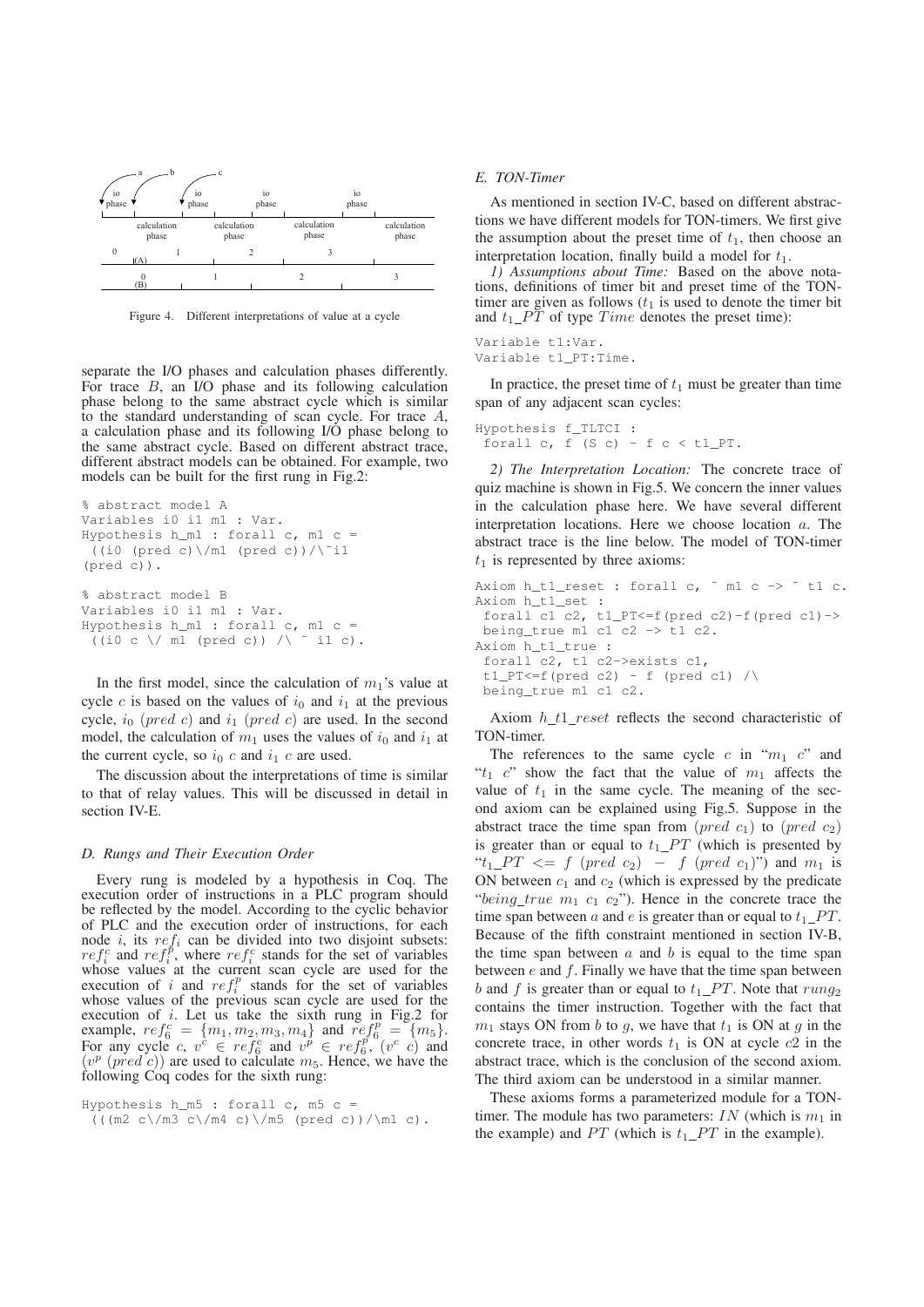

Figure 5. Concrete and abstract traces

In general, the statement of these hypothesis have to be universally quantified over arbitrary inputs and outputs. For the convenience of this study, we assume that the hypothesis have been instantiated by the concrete variables in the program.

#### V. THE COMPLETE MODEL OF QUIZ MACHINE

The complete model of the quiz program is shown below:

```
Variables i0 i1 i2 i3 i4 : Var.
Variables m1 m2 m3 m4 m5: Var.
Variables o0 o1 o2 o3 : Var.
Variable t1 : Var.
Variables t1_PT : Time.
Hypothesis f_TLTCI :
  forall c, f(S c) - f c < t1 PT.
Axiom h_t1_reset : forall c, \overline{m} c -> \overline{m} t1 c.
Axiom h_t1_set :
  forall c1 c2, t1_PT<=f(pred c2)-f(pred c1) ->
    being_true m1 c1 c2 -> t1 c2.
Axiom h_t1_true :
  forall c2, t1 c2->exists c1,
    t1 pT<=f (pred c2) - f (pred c1) /\
    being_true m1 c1 c2.
Hypothesis h_m1 : forall c, m1 c =
  ((i0 c \setminus / m1 (pred c)) / \setminus i1 c).
Hypothesis h_m2 : forall c, m2 c =((( 1 c) \times 12 c) \times 12 c)\setminus / m2 (pred c)) / m1 c).
Hypothesis h_m3 : forall c, m3 c =((\text{``t1 c)} \land \text{is c}) \land \text{``m5 (pred c)})\setminus m3 (pred c)) \setminus m1 c).
Hypothesis h_m4 : forall c, m4 c =((\text{at } c \wedge id c \wedge i \wedge c \wedge m5 \text{ (pred } c))\setminus / m4 (pred c)) / m1 c).
Hypothesis h_m5 : forall c, m5 c =
  (((m2 c \/ m3 c \/ m4 c) \/
  m5 (pred c)) /\ m1 c).
Hypothesis h_o1 : forall c, o1 c = m2 c.
Hypothesis h_o2 : forall c, o2 c = m3 c.
Hypothesis h_03: forall c, o3 c = m4 c.
Hypothesis h o0 : forall c, o0 c=(t1 c/\~m5 c).
```
The above model can be understood as a module with one parameter " $t_1$   $PT$ " and a property " $f$   $T L T C I$ " that the parameter should satisfy. By giving " $t_1$  PT" a constant that satisfies " $f TLTCT$ " to the module, an instance can be obtained such that all properties the parameterized module hold are also held by the instance.

#### *A. Formalization of Properties*

We proved that three expected behaviors, each of which is described in a theorem, hold in Coq. The first of these properties is delineated in the following theorem. It describes the situation that one player presses his button and then the associated light is turned on. The theorem contains various conditions to make sure that the action can proceed. In order to make the theorem clear, several predicates, such as reset\_then\_start and just\_time\_out, are introduced. They will be explained along the description of the theorem.

```
Theorem reset_start_time_i2_o0o1o2o3_f :
  forall c1 c2, reset_then_start c1 \overline{c} ->
    forall c3, just_time_out c2 c3 ->
     forall c, S c2 \leq C \leq C \leq Cp1_first_presses (S c2) c ->
         forall c4, c \leq c4 ->
           not_reset (S c2) c4 ->
           stay_off o0 (S c2) c4 /off_on o1 (S c2) c c4 /stay_off o2 (S c2) c4 /\sqrt{ }stay_off o3 (S c2) c4.
```
The formulae before the last arrow present the premises, i.e. the behaviors of the environment (including the actions of the host and players); those after the last arrow describe the conclusions, i.e. the expected behavior of the system. Fig.6 is a graphic representation of the theorem, where the words above the horizontal arrow describe the premises and the words below the arrow describe the conclusions. Predicate " $reset\_then\_start$   $c_1$   $c_2$ " expresses the action sequence of the host: the host presses reset button at cycle  $c_1$ and does not press start button from cycle  $c_1$  to cycle  $c_2$ , then he presses start button at cycle  $(S\ c_2)$  (i.e. the next cycle of  $c_2$ ). Predicate "just\_time\_out  $c_2$   $c_3$ " means the time span between  $c_2$  and  $c_3$  is less than  $t_1$   $PT$  and that between  $c_2$  and  $(S \ c_3)$  is equal or larger than  $t_1 \_PT$ . Predicate " $p1\_first\_presses$  (S  $c_2$ ) c" describes the fact that there exists a cycle c such that between  $(S\ c_2)$  and  $(pred\ c)$  no one presses his button and at  $c$  player<sub>1</sub> is the only one that presses his button. Predicate " $not\_reset$  (S  $c_2$ )  $c_4$ " means during  $(S \ c_2)$  and  $c_4$  the reset button is not pressed.

The conclusion has four predicates: 1) "of  $f\_{on}$   $o_1$   $(S\ c_2)$   $c\ c_4$ " means that light<sub>1</sub> is off between S  $c_2$  and pred c and light<sub>1</sub> is on between c and  $c_4$ ; 2) "stay\_off  $o_0$  (S  $c_2$ )  $c_4$ ", "stay\_off  $o_2$  (S  $c_2$ )  $c_4$ " and "stay of f  $o_2(S\ c_2)\ c_4$ "

describe that between S  $c_2$  and  $c_4$  light<sub>0</sub>, light<sub>1</sub> and light<sub>3</sub>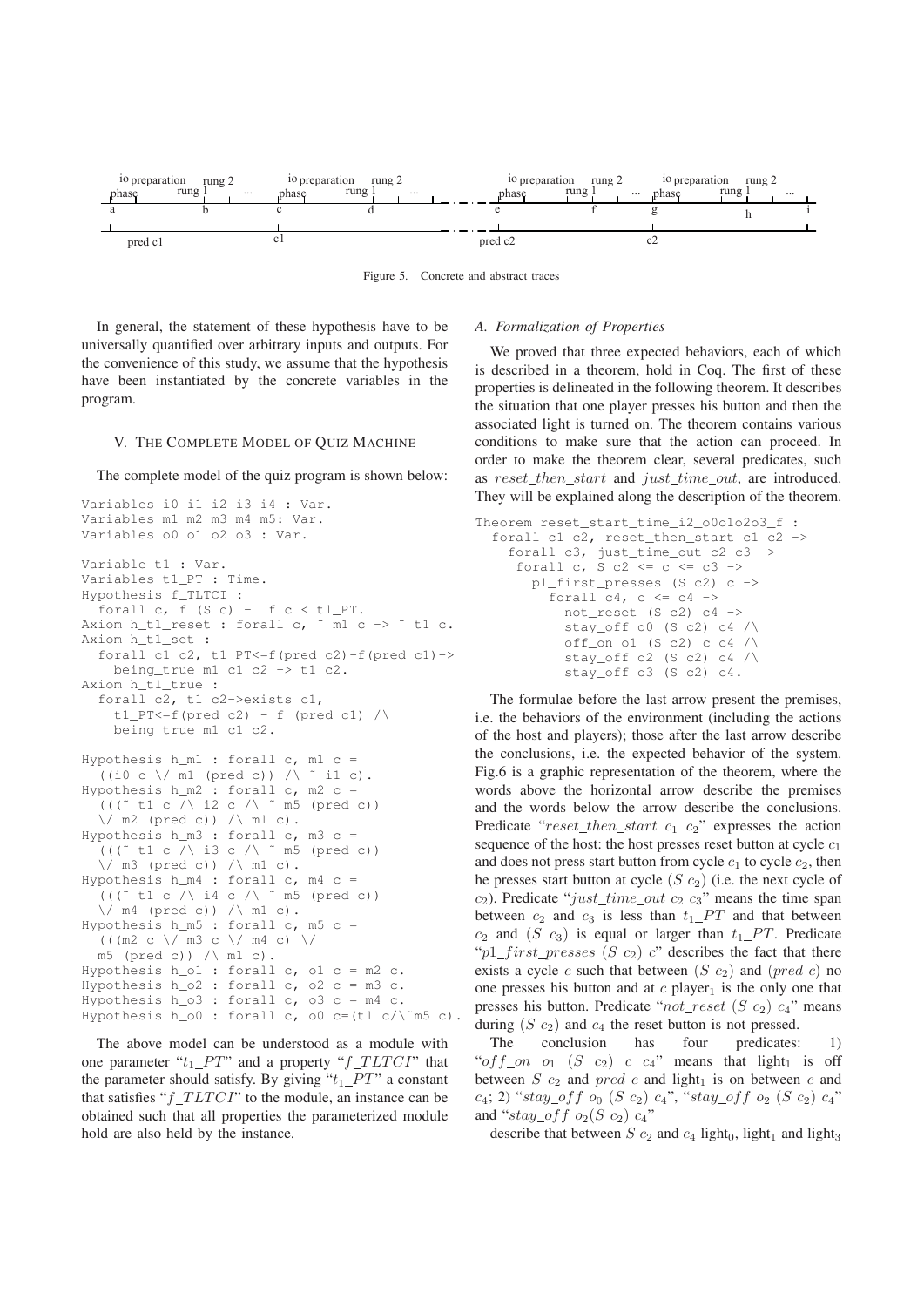

Figure 6. Graphic representation of theorem 1

#### are all off.

#### *B. Outline of the Proof*

Since the proofs of the three theorems are lengthy – the whole file has more than two thousand lines – we only outline the proof skeleton here.

The model of the quiz machine can be considered as a transition system. The state of the system is an vector consisting of all the internal relays :  $(m_1, m_2, m_3, m_4, m_5)$ . The inputs of the program (i.e.  $i_0$ ,  $i_1$ ,  $i_2$ ,  $i_3$  and  $i_4$ ) and the timeout signal (i.e.  $t_1$ ) are the guards on the transitions. Part of transition system used to prove the theorem is demonstrated in

Fig.7. The numbers in the states above the line indicate the values of  $m_1, m_2, m_3$  and  $m_5$  respectively and those below the line indicate the values of  $o_0$ ,  $o_1$ ,  $o_2$  and  $o_3$ . The variables above the transitions represent the conditions under which the corresponding transition can take place. Variables not mentioned means the transition does not care the values of these variables. For instance, if the system is at state  $s_1$ , then all the output and internal relays are 0. If  $i_0$  is false, whatever values the other variables are the system stays in  $s_1$ . If  $i_0$  is true, the system will change to state  $s_2$ .

The promises of the theorem express the inputs of the system and their orders:

- 1) The host presses the reset button.
- 2) The host presses the start button and does not press the reset button afterwards.
- 3) Player<sub>1</sub> firstly presses his button before the timeout.

We proved that following the above inputs the system

- 1) reaches  $s_1$  after the host presses the reset button; then
- 2) it reaches  $s_2$  after the host presses the start button; then
- 3) it reaches  $s_3$  after player<sub>1</sub> presses his button before timeout.

And the outputs of this process coincide with the conclusion of the theorem. The other two theorems are proved in the same manner.



Figure 7. Part of the transition system

#### VI. CONCLUSIONS

We presented a formalization of the TON timer of programmable logic controllers (PLCs) in the theorem prover Coq. In order to ease the modeling and verification process a sound abstract model is proposed. Based on different interpretations, different abstract models can be obtained. The behavior of the TON-timer is described by a set of axioms at an abstract level, which proves to be appropriate for the formal reasoning in this paper. A quiz machine program with TON-timer is employed as an illustration example throughout the paper. We proved that the PLC quiz machine program works as expected. This work demonstrates the complexity of formal timer modeling.

#### **REFERENCES**

- [1] Mader, A., Wupper, H.: Timed automaton models for simple programmable logic controllers. In: Proceedings of the Euromicro Conference on Real-Time Systems, IEEE Computer Society (1999) 114–122
- [2] Coq Proof Assistant: http://www.lix.polytechnique.fr/coq/
- [3] L'Her, D., Parc, P.L., Marcé, L.: Proving sequential function chart programs using automata. In: WIA '98: Revised Papers from the Third International Workshop on Automata Implementation, London, UK, Springer-Verlag (1999) 149– 163
- [4] Dierks, H.: PLC-automata: a new class of implementable realtime automata. Theoretical Computer Science 253(1) (2001) 61–93
- [5] Bauer, N.: übersetzung von steuerungsprogrammen in formale modelle. Master's thesis, University of Dortmund (1998)
- [6] Moon, I.: Modelling programmable logic controllers for logic verification. IEEE Control Systems Magazine 14(2) (1994) 53–59
- [7] Krämer, B.J., Völker, N.: A highly dependable computing architecture for safety-critical control applications. Real-Time Systems 13(3) (1997) 237–251
- [8] Jiménez-Fraustro, F., Rutten, E.: A synchronous model of iec 61131 PLC languages in signal. In: ECRTS '01: Proceedings of the 13th Euromicro Conference on Real-Time Systems, Washington, DC, USA, IEEE Computer Society (2001) 135
- [9] IEC International Standard 1131-3: Programmable Controllers, Part 3: Programming Languages.